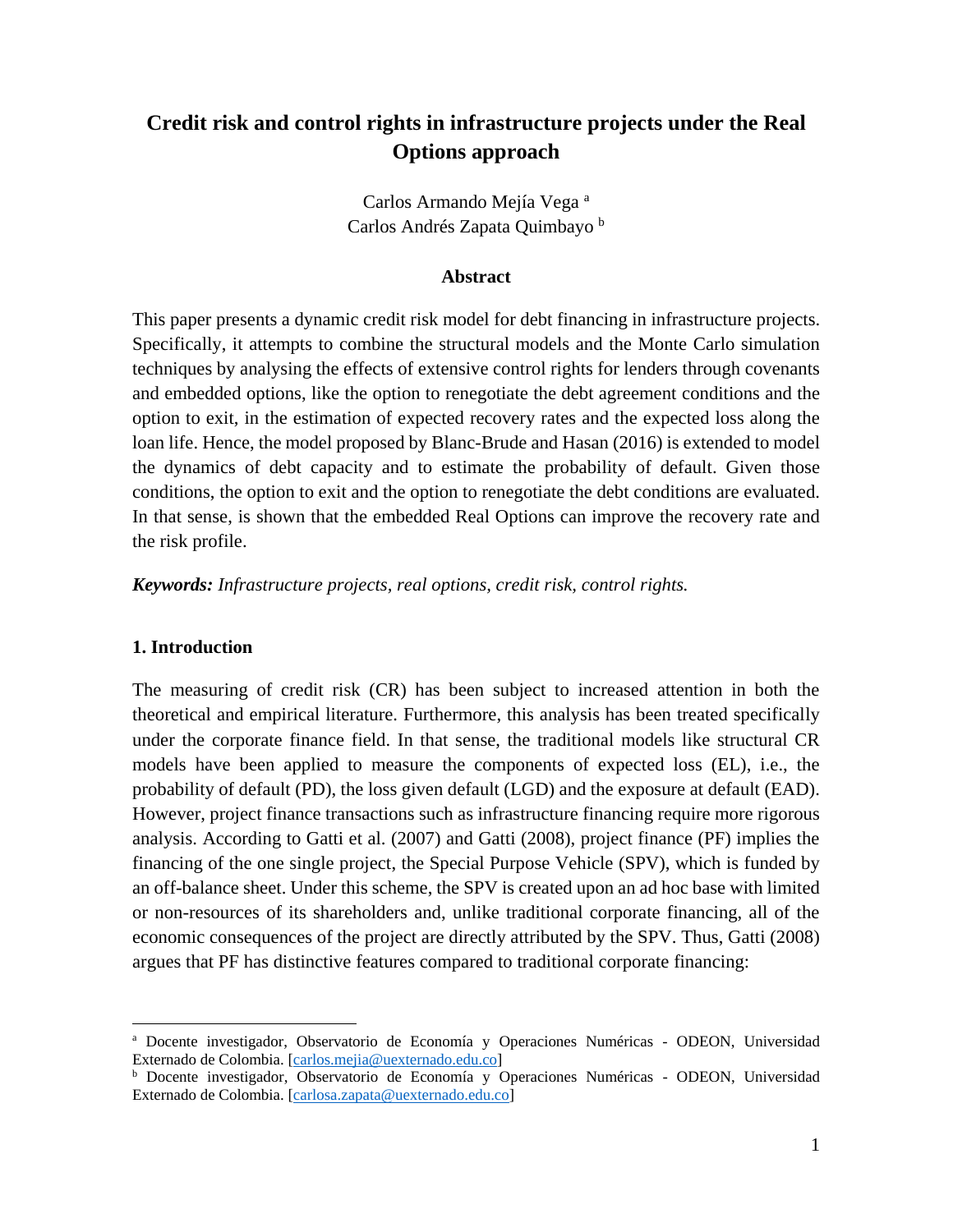i) SPV requires a level of specificity that determines its purpose;

ii) The equity is limited (its non-recourse financing) and shareholders require long terms to return the investment;

Besides, this scheme can also incorporate significant and extensive control rights for lenders (Borgonovo and Gatti, 2013, Blanc-Brude, Hasan and Ismail, 2014), where lenders are in a position to take over control of the project, as well as covenants<sup>1</sup> and embedded options (Gatti, 2008; Blanc-Brude and Hasan, 2017; and Blanc-Brude, Hasan and Whittaker, 2016) which limit the interests of shareholders given their high leverage. In addition, Borgonovo and Gatti (2013) suggest that into the credit agreement can be included requirements about the debt service cover ratio (DSCR) as the most relevant covenant. As a result, it is necessary to redefine the default of the project according to the cash flow available to pay the debt service. The main concern is focused on the recovery rates when the renegotiation of the debt agreement happens given that the SPV falls into default. For example, Davidson et al. (2010) and Borgonovo and Gatti (2013) show that in material breach the average aggregate recovery rate on the loan, where the lenders went through a workout (i.e. the renegotiation scenario), have been approximately on 80%. However, when the bankruptcy was declared or lenders decided to exit the average aggregate recovery rate is approximately 50%. These results are in line with the Moody's Reports of credit risk in project finance, and show the importance of the renegotiation process of the credit agreement in order to increase the recovery rates in the financing of infrastructure projects.

Given that those features, the credit analysis in infrastructure projects has been more complex. However, the models developed in traditional corporate financing to assess the credit risk such as the Merton model or the Moody's KMV model have been applied in infrastructure projects (see Freydefornt, 2001; Aragones, Blanco, and Iniesta, 2009) despite of the limitations like Gatti et al. (2007) and Blanc-Brude and Hasan (2016, 2017) suggest. For example, Blanc-Brude and Hasan (2017) argue that the Merton model and the Moody's KMV model ignore the effects of debt covenants and embedded options in infrastructure projects, and these models fail to assess the credit risk.

To overcome this, Blanc-Brude and Hasan (2016), from now on the BBH-I model, propose to estimate the probability of default in infrastructure projects from a structural model initially developed for illiquid debt, as an extension of the Moody's KMV model. They redefined the distance to default in the Moody's KMV model and estimated the probability

<sup>1</sup> Following to Borgonovo and Gatti (2013), covenants are defined as supplemental obligations of the borrower in addition to the basic obligation to repay the lenders the amount due on the scheduled maturity dates. Additionally, according to Blanc-Brude, Hasan and Ismail (2014) covenants are contractual clauses that impose on a borrower either obligations to do something (positive covenants) or to refrain from doing something (negative covenants). For example, debt covenants prohibiting shareholders from getting more cash through new debt or equity issuance to service existing debt. Likewise, covenants include restrictions to restructure project debt upon default or liquidate or sell the project company.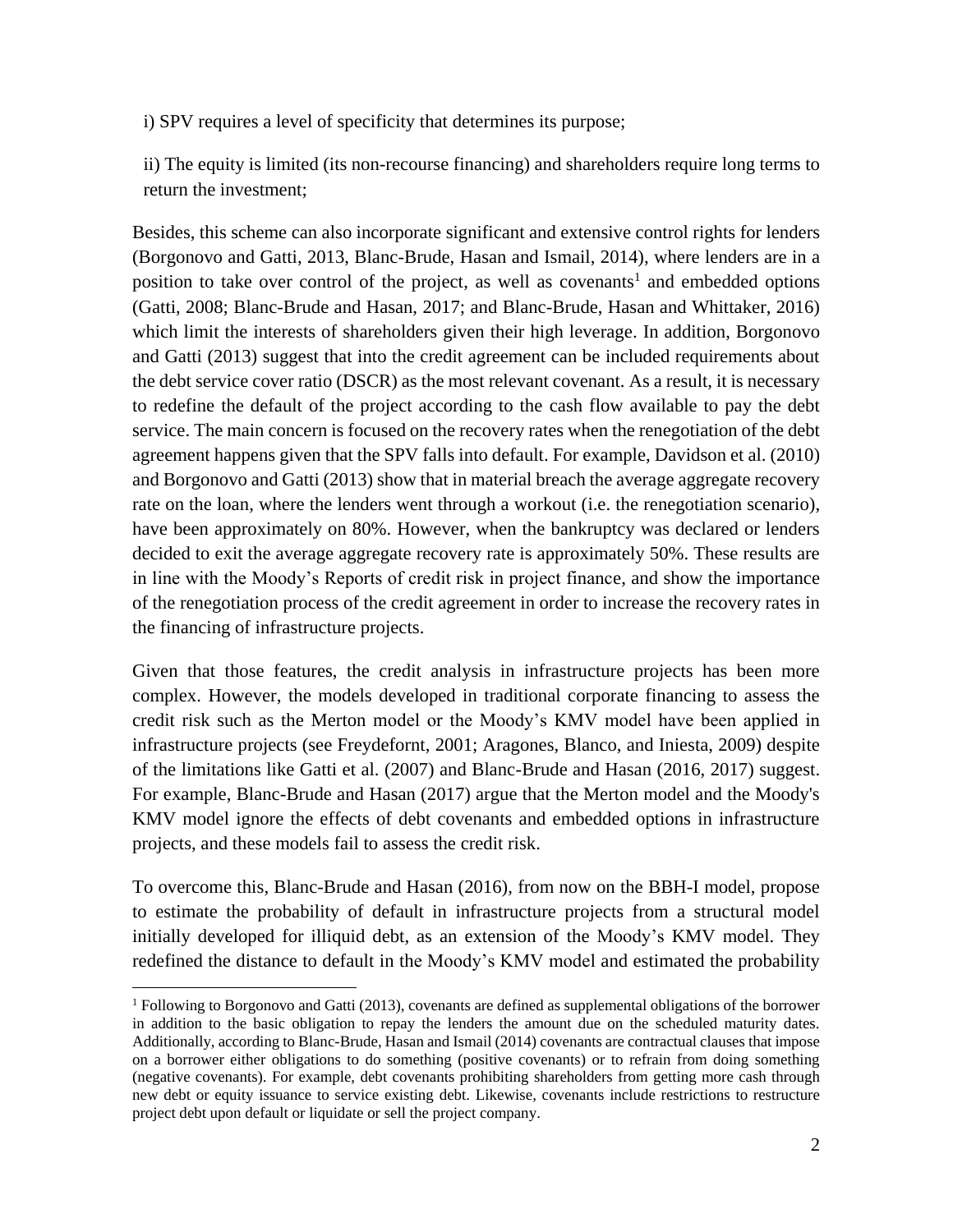of default by modelling the project's pay-out profile stochastically, which is determined through the cash flow available for debt service (CFADS). Also, its model incorporates not only the effects of debt covenants but also the nature of the project's pay-out capacity by assuming a stochastic dynamic for the debt service coverage ratio (DSCR). Furthermore, Blanc-Brude and Hasan (2017), from now on the BBH-II model, extends the previous credit risk model in order to incorporate the effects of the covenants as well as the Black-Cox decomposition and the options embedded in the project, although they do not consider the risk-neutral framework for the valuation of the options. For instance, they estimate the value of the options to exit or the options to change (renegotiate) the credit conditions when the projects falls into default. However, the BBH-II model needsto compare the value for lenders under two scenarios: (i) when the project is under a renegotiation process given a default scenario and (ii) when it operates in normal conditions.

This paper attempts to extend both BBH-I and BBH-II models to measure the credit risk of infrastructure project's debt in an integrated framework under the Real Options approach. In that sense, we use the risk-neutral framework to value both the option to exit as well as the option to renegotiate the original conditions of the debt agreement and, therefore, we assess the effects of the technical default and the hard default when the renegotiation of debt schedule takes place or not. Likewise, it is evaluated the effects of these embedded options in the estimation of the credit risk and their components, i.e. the probability of default, the exposure and the recovery rate by using not only the structural model of credit risk (BBH-I) but also the Monte Carlo simulation (MCS) technique in order to approximate the recovery rate for lenders in the renegotiation process.

The structure of the paper is the follows: in section 2, a brief description of the credit risk in infrastructure projects. In section 3, we present the structural models for estimating credit risk and their adaptation to the field of infrastructure projects based on the BBH-I and BBH-II models. In section 4, we presented the Real Options approach to value the embedded options in infrastructure projects where an application into a toll road concession is presented. Finally, the main conclusions and related discussions are presented.

### **2. Credit risk analyses in infrastructure projects**

Credit risk is usually measured through a model developed by the Basel Committee, known as the standard model, which consists in estimate an expected loss (EL) as follows:

$$
EL = DP \times LGD \times EAD \quad (1)
$$

where DP is the probability of default, LGD is the loss given the default and EAD is the exposure at default. Given equation (1), it is important to highlight that much of the theoretical models developed around the EL have focused on the estimation of the first component - i.e., the DP. One of the methodological approaches is known as structural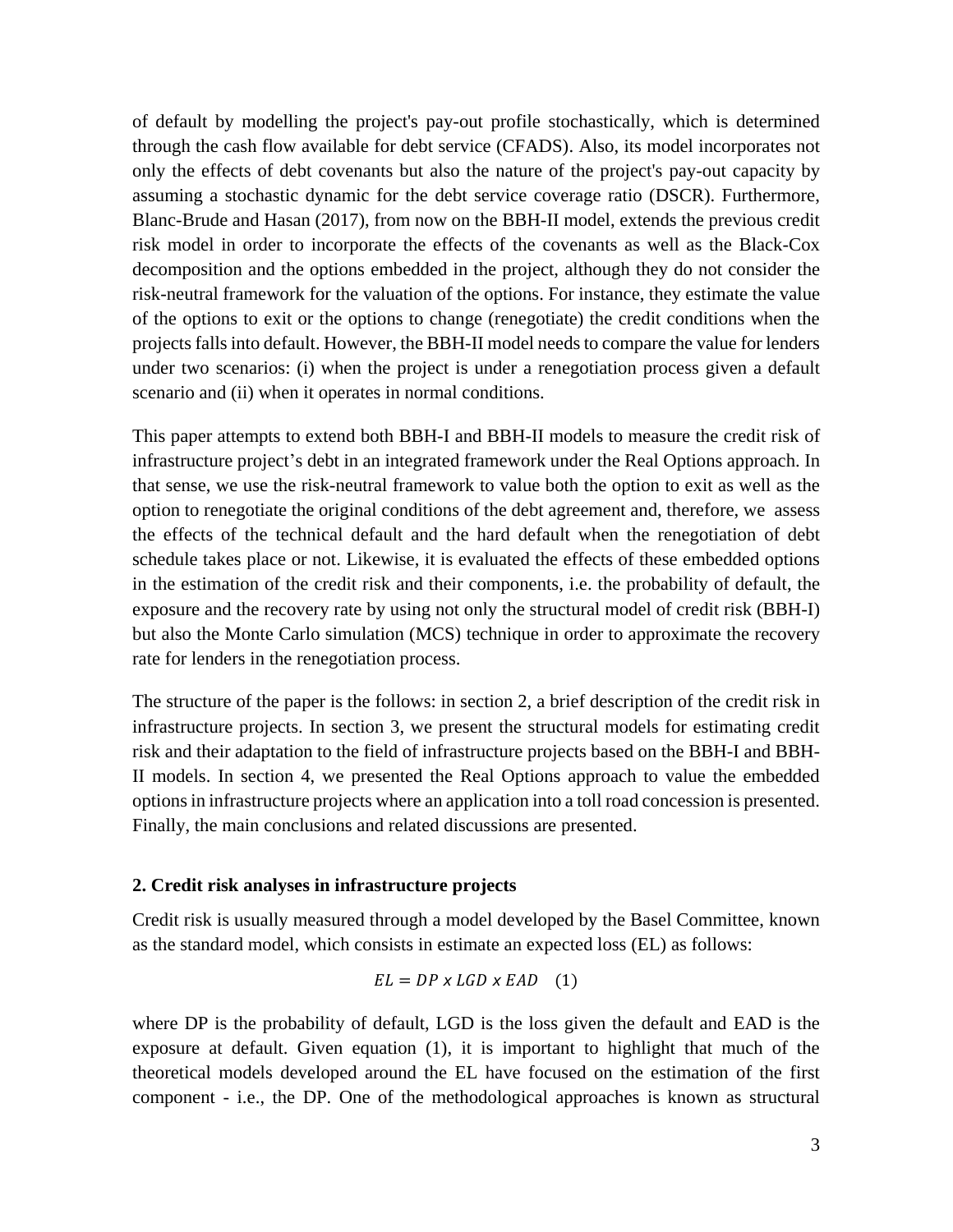models (Arora, Bohn and Zhu, 2005) with pioneer works like the ones of Merton (1974), Black and Cox (1976) and Ingersoll (1977). This approach is named the "Merton model"<sup>2</sup> and has been widely used to estimate the probability of default  $(PD)$ , where the debt of the firm can be considered as a claim on its assets. In that sense, this approach proposes a relationship between the capital structure of the firm and its capacity to pay the debt. Under the assumption that the market value of the firm's assets  $(V_A)$  follows a lognormal process, the model can be solved for a closed-form solution for the value of the company's debt. Specifically, under a filtered probability space  $[\Omega, \mathcal{F}, (\mathcal{F}_{t \ge t}), \mathbb{P}]$ , it is assumed that  $V_A$  follows a geometric Brownian motion (gBm):

$$
dV_A = \mu_A V_A dt + \sigma_A V_A dW_t \quad (2)
$$

where,  $\mu_A$  represents the drift rate of the assets,  $\sigma_A$  is the volatility and  $W_t$  ( $t \in [0, T]$ ) is a standard Wiener process. Thus, the Merton model estimates the  $PD$  (in a risk-neutral world) as the probability that  $V_A$  at time T is below the value of debt  $(V_D)$ :

*Prob* 
$$
[V_A \le V_D] = N(-d_2)
$$
 (3)

where N ( $\cdot$ ) indicates the cumulative distribution function (c.d.f.) and  $d_2$  is given by

$$
d_2 = \frac{\ln\left(\frac{V_A}{V_D}\right) + \left(r - \frac{1}{2}\sigma_A^2\right)T}{\sigma_A\sqrt{T}} \tag{4}
$$

where  $r$  is the risk-free rate. In the same line, Vasicek (1984) developed an extension of the Merton model known as the Moody's model (from now on the KMV model), which has shown considerable success in measuring credit risk (Kealhofer, 2003). The KMV model estimates the probability of default based on the notion of distance to default (DD), by assuming that the company gets in default when the value of the assets is below the threshold, known as the default point (DP). The value of the debt determines the threshold (see figure 1). Figure 1 shows that if the value of the assets falls below the default point, then the company fails to pay the debt and gets into default. PD is represented in the shadow area of the distribution function below the default point (*DP*). Additionally, the KMV model estimates the DD defined as the number of standard deviations in which the value of the assets exceeds the default point:

$$
DD = \frac{V_A - DP}{\sigma_A \times V_A} \quad (5)
$$

 $2$  Starting from the seminal works of Black and Scholes (1973) and Merton (1973), the contingent claims analyses (CCA) have been adapted for the treatment of corporate problems, one of them is the measure of credit risk. This field includes the structural models for credit risk assessment initiated by Merton (1974).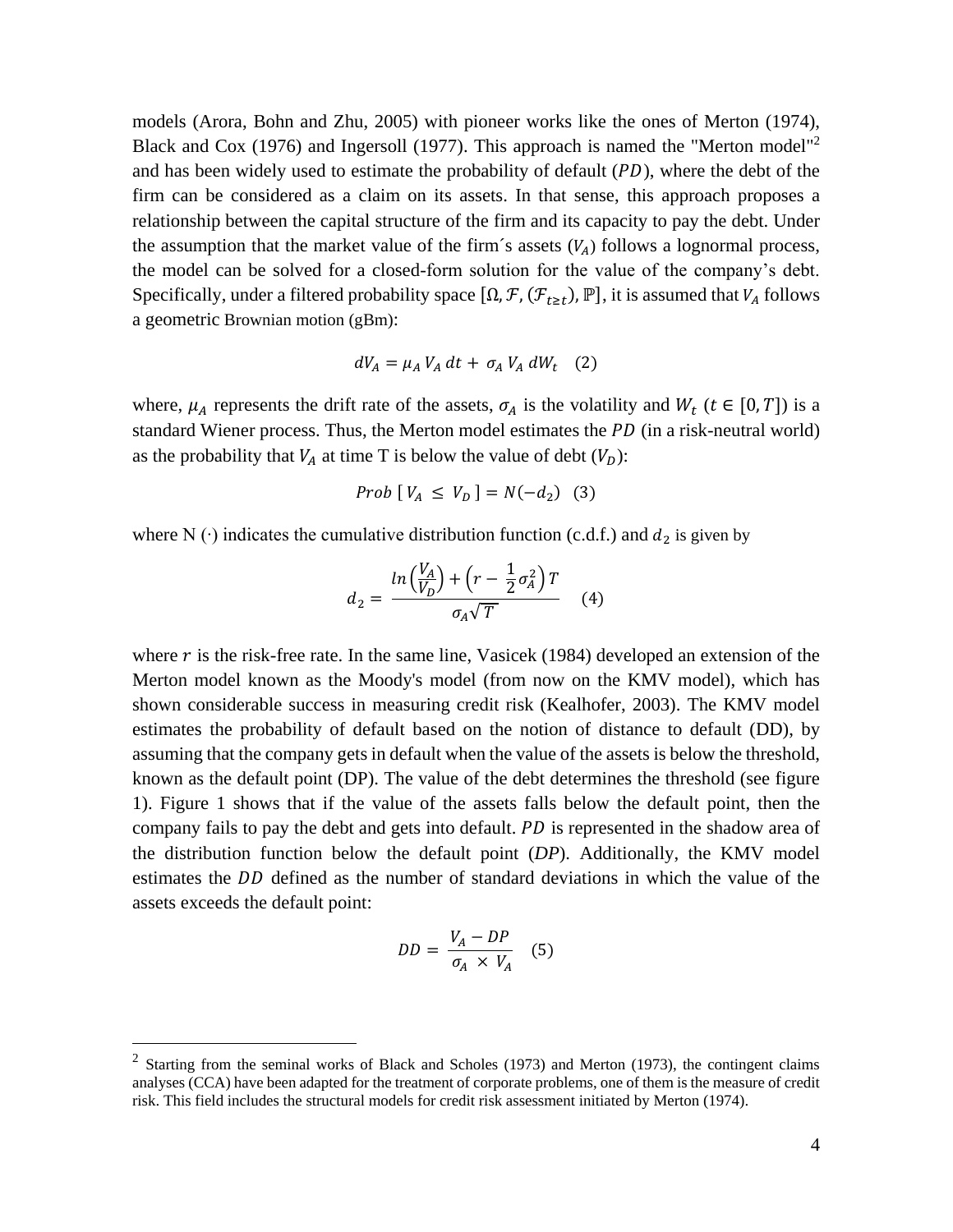

**Figure 1-** Distance to default (DD) and the default point (DP)

Source: own elaboration based on Kealhofer (2003).

Finally, unlike the Merton model, the KMV model estimates the PD as:

 $Prob [ V_A \leq V_D ] = N(-DD)$  (6)

As a result, the KMV model establishes that  $DD$  is enough to estimate the  $PD$ . However, it should be kept in mind that in infrastructure projects, the treatment of credit risk is more complex given the idiosyncratic features as we stated before. These differences were pointed out by the Basel Committee in the framework of the Basel II agreement. However, since the publication of the first version published in 2001, and despite all the developments in financial theory in credit risk, the improvements in the field of infrastructure projects have not been enough. It was not until Blanc-Brude and Hasan (2016) proposed to estimate the PD through a structural model of credit risk developed for illiquid debt, as an extension of the KMV model. This model represents an innovative proposal which allows redefining the parameters of the KMV model by considering the characteristics of infrastructure projects. It should be noted that in infrastructure projects, the cash flow is the main factor in determining the debt service capacity, therefore, it should be the main factor from the application of the credit risk model.

While the Merton and KMV models define the default based on the value of assets and debt at the maturity  $(T)$ , for an infrastructure project, the default must be estimated for each period  $(t)$ . The above reinforces the idea that the model must be defined regarding the cash flows where the capacity to pay the debt can be estimated by directly comparing each one of them with the service of the debt. This new idea involves to work with the debt service cover ratio:

$$
DSCR_t = \frac{CFADS_t}{DS_t} / DS_t \quad (7)
$$

Where, DSCR is the relation between the cash available  $(CFADS)$  and the amount of debt to be paid, i.e., debt service  $(DS)$  at time *t*. The higher DSCR the more cash available to the project to pay its debt obligations. In that sense, Blanc-Brude and Hasan (2016) developed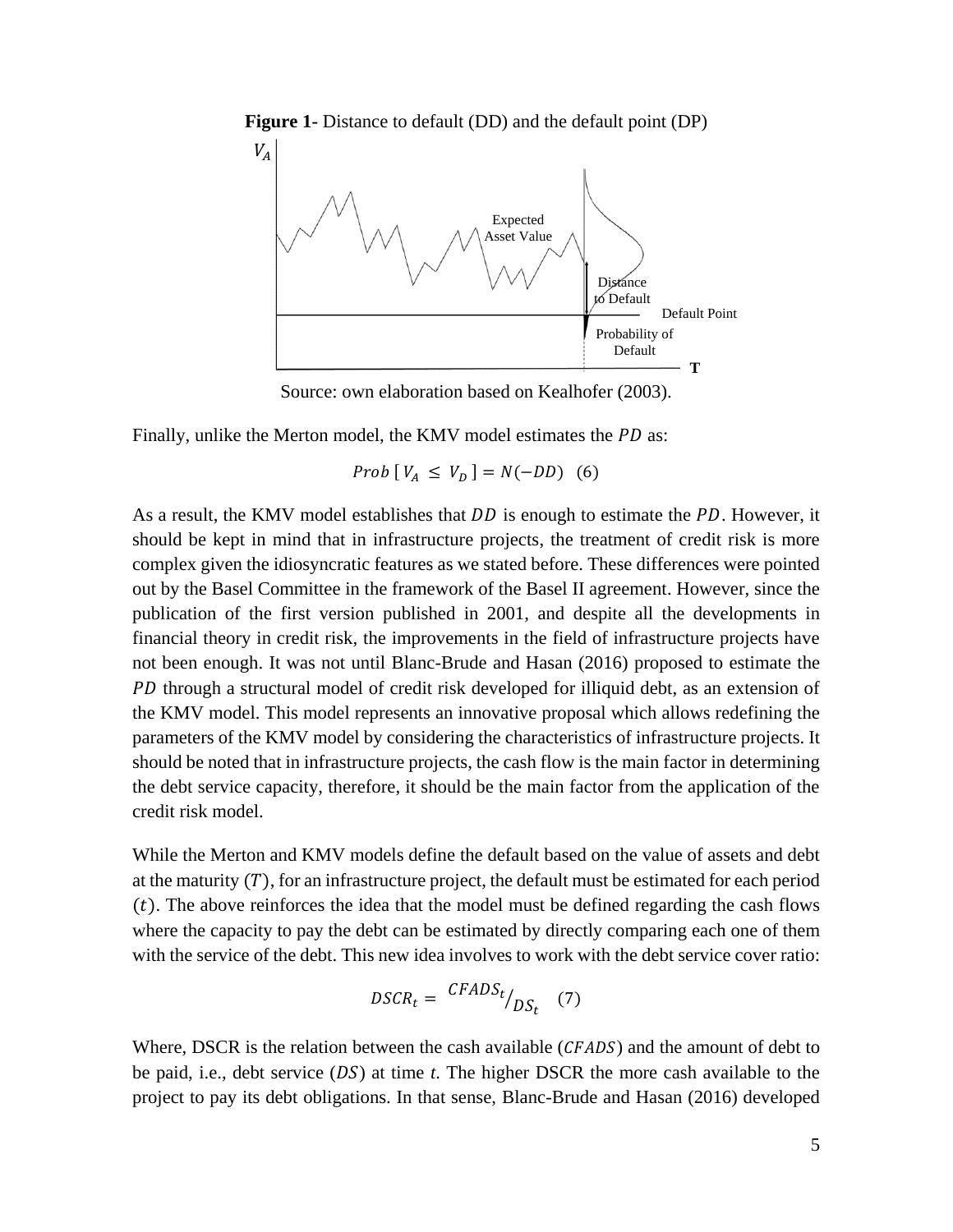an explicit definition of the hard default when  $DSCR = 1$  or the technical default when  $DSCR = 1.x$ . The 1. x is given by the covenants on the credit agreement. Then, the SPV can be considered in a hard default when its  $DSCR < 1$  or in a technical default when  $DSCR <$ 1.  $x$ . Thus, the dynamics of the *DSCR* is the only variable considered in order to estimate the DD.

Based on this, the model shows that understanding the dynamics of the DSCR, together with the debt repayment profile (both observable), allows implementing the structural credit risk model<sup>3</sup>. Again, under a filtered probability space  $[\Omega, \mathcal{F}, (\mathcal{F}_{t\geq t}), \mathbb{P}]$ , it is assumed that the DSCR follows a geometric Brownian motion (gBm):

$$
dDSCR_t /_{DSCR_t} = \mu \, dt + \sigma \, dW_t \quad (8)
$$

Where,  $\mu$  and  $\sigma$  are the instantaneous drift rate of the *DSCR* and its volatility, respectively. Then, analogously to the KMV model, the distance to default  $(DD)$  at time *t* is given by:

$$
DD_t = \frac{CFADS_t - DS_t}{\sigma_{CFADS} \ CFADS_t} \quad (9)
$$

Additionally, if the cash flow  $(CFADS_t)$  is re-expressed in terms of he DSCR, where  $CFADS_t = DSCR_t \times DS_t$  and  $\sigma_{CFADS} = \left(\frac{DS_{t-1}}{DS_t}\right)$  $\left(\frac{S_{t-1}}{DS_t}\right) \sigma_{DSCR}^4$ , then:

$$
DD_t = \frac{1}{\sigma_{DSCR}} \frac{DS_{t-1}}{DS_t} \left(1 - \frac{1}{DSCR_t}\right) \quad (10)
$$

Finally, the  $PD$  under the real probability measure  $\mathbb P$  is estimated as:

 $\overline{a}$ 

$$
P(t,T) = N(-DD_t) \quad (11)
$$

where  $P(t, T)$  indicates the real *PD* between time *t* and *T*. On the other side, the *PD* under the risk-neutral probability measure  $Q$  is given by:

$$
Q(t,T) = N(N^{-1}[P(t,T) + \lambda)]
$$
 (12)

where  $Q(t, T)$  is the risk-neutral *PD* between time *t* and *T* and  $\lambda = \frac{\mu - r}{T}$  $\frac{-1}{\sigma}$   $\sqrt{T}$  is the required Sharpe ratio.

<sup>&</sup>lt;sup>3</sup> Moreover, according to Gatti (2008), from the decision-making viewpoint, a minimum DSCR is usually used by lenders in the loan negotiation phase and their conditions to help them decide the optimal debt-to-equity ratio of the deal.

<sup>&</sup>lt;sup>4</sup> It should be noted that whether the debt repayment scheme is fixed, for example, an annuity payment, then  $\sigma_{CFADS} = \sigma_{DSCR}$ , given that  $DS_{t-1} = DS_t$ .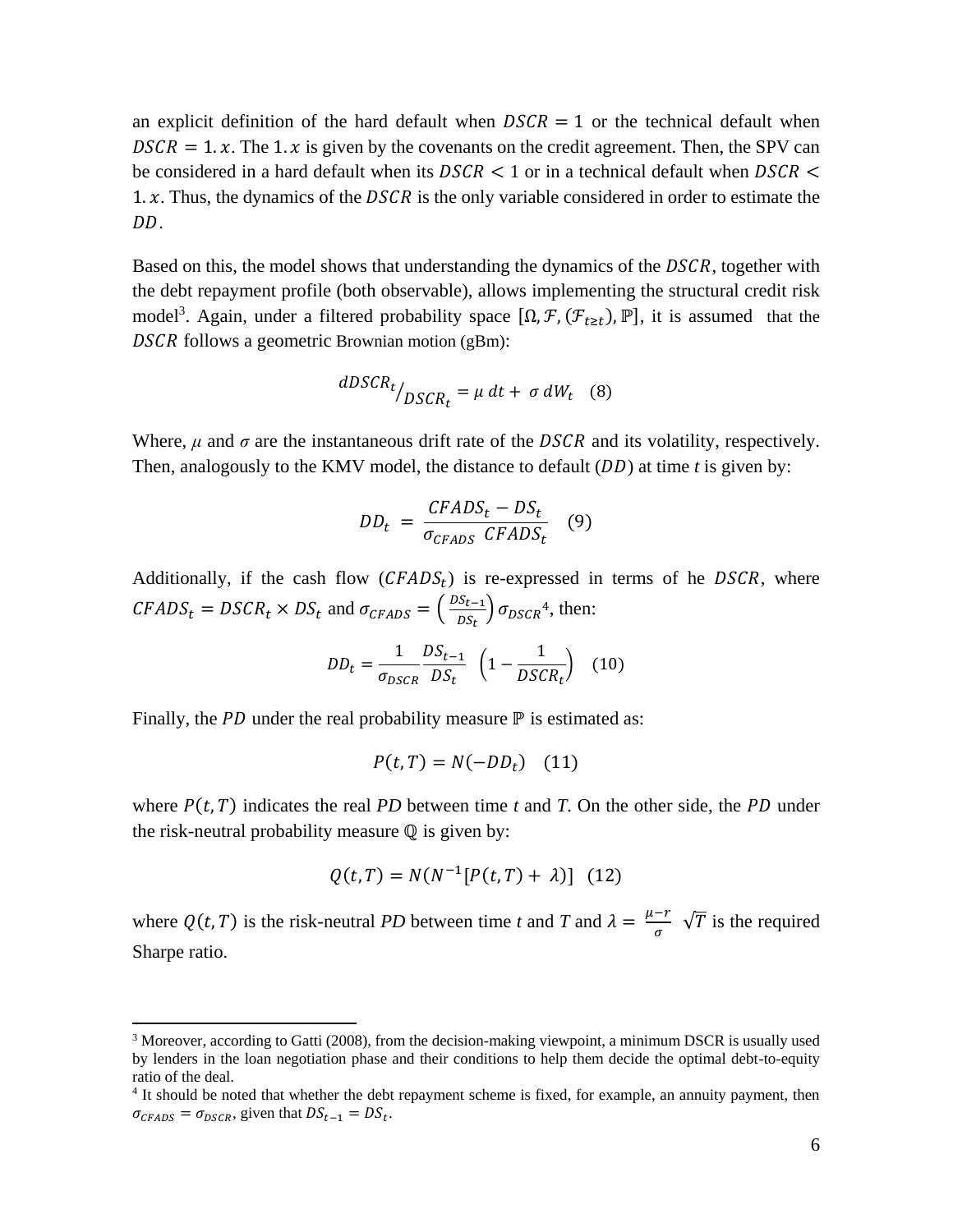Although the  $PD$  can be estimated by using the model developed by Blanc-Brude and Hasan (2016) (BBH-I model), the other two components of the standard credit risk model in equation (1) such as the *LGD* and *EAD* also requires careful treatment. In general, in their effort to reduce their exposure to risk and the  $EL$ , lenders incorporate control rights throughout the covenants and embedded options in the financing agreement. Hence, the previous model should be extended in order to include the effects of the restructuring of the debt contract in a default scenario. This extension can be done under the Real Options framework.

### **3. Real Options, default events and the renegotiation process**

### *3.1 An overview of the Real Options theory*

The Real Options approach (ROA) arises as a useful tool for making optimal investment decisions by the adaptation of the financial option pricing models developed by Black and Scholes (1973) and Merton (1973). Additionally, many works have shown that ROA approach constitutes a better tool for assessing investment projects under uncertain market and operational conditions, which characterizes the investment projects, compared to discounted cash flows methods, such as the net present value (NPV). Some relevant and classical works in that sense are the ones of Brennan and Schwartz (1985), McDonald and Siegel (1986), Pindyck (1991), Dixit and Pindyck (1994), Trigeorgis (1996), Amram and Kulatilaka (1999), Copeland and Antikarov (2001) and others.

Furthermore, the ROA has found numerous applications in the field of project financing and specifically in the infrastructure sector. Ho and Liu (2002), Bowe and Lee (2004), Garvin and Cheah (2004), Brandão and Saraiva (2008), Iyer and Sagheer, (2011), Ashuri et al. (2012), Wibowo, Permana and Kochendörfer (2012), Pellegrino, Vajdic, and Carbonara (2013), Liu, Yu, and Cheah (2014), Zapata, Mejia and Marques (2018) among many others many others present different applications about it.

In the field of infrastructure projects, the embedded options under default risk and bankruptcy conditions have been studied by Ho and Liu (2002). Mainly, they analysed the early termination of a build-operate-transfer (BOT) project under bankruptcy risk, where the early exercise is imposed from the credit agreement for the protection of lenders. Thus, by assuming that lenders try to prevent the project value from being below the total estimated debt, they modelled the bankruptcy condition as:

$$
V_t - D_t e^{-r_d(T-t)} < 0 \quad (13)
$$

where  $V_t$  is the value of the company project,  $D_t$  is the total outstanding debt at time *t* while  $D_t e^{-r_d(T-t)}$  is the total estimated debt at time *t* by discounting at the loan interest rate  $r_d$ ,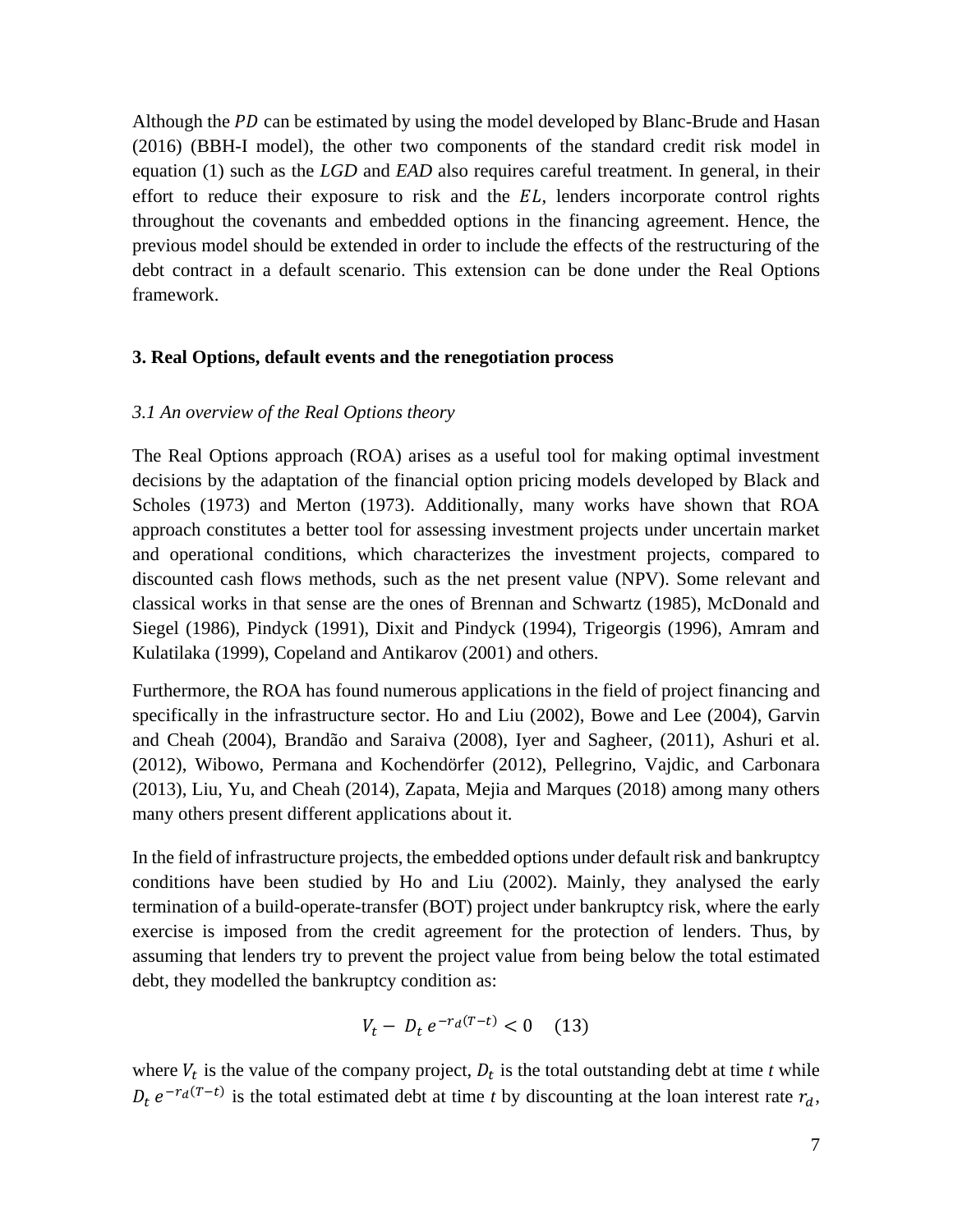and *T* is defined as the maturity of the total debt. Therefore, the payoff function under bankruptcy risk is given by  $max(V_t - D_t e^{-r_d(T-t)}; 0)$ .

Blanc-Brude and Hasan (2017) extended the previous work by analysing embedded options under a default process (BBH-II model). They evaluate the effect of an exit option in the presence of defaults and they compare it with the work-out value when the renegotiation takes place. They formulated the conditions under which renegotiations can take place. In the first case, they found two significant outcomes: i) the workout scenario, i.e., the renegotiation takes place, and they obtain the value  $V_{WK}$ , and, ii) exit scenario, where the lenders sell the project company in the market by a residual value denoted by  $V_{EX}$ .

Additionally, Blanc-Brude and Hasan (2017) establish two types of renegotiation associated with the technical default (DSCR  $\lt 1.x$ ) and the hard default (DSCR  $\lt 1$ ). As such, in presence of a technical default, lenders can aim to maximise the value of the debt service according to the outstanding debt amount, while after a hard default, lenders have the control of the SPV and, although the debt renegotiation could take place, it is only considered the exit scenario to simplify the model.

Letting  $V_t$  denotes the value of the project if no change is made, i.e., the default did not occur,  $V_{EX}$  the value in the exit scenario (no renegotiation) while  $V_{WK}$  the value of the work-out scenario (when the renegotiation takes place), and  $X_t$  the exit cost, lenders aim to maximize the value of the exit value and so tend to increase the recovery rate according to the following payoff function:

$$
max(V_{WK}-X_t, Cash) \quad (14)
$$

We suggests some adjustments in the payoff function in order to incorporate not only the cash available when the hard default (or bankruptcy) occur but also the different amounts of cash required by the credit agreement such as the debt reserves, guarantees offered by sponsors (like owners or even the Government) as Ho and Liu (2002) and Gatti (2008) suggested.

### *3.2 The model*

The main assumptions of the model proposed in this paper are like the ones of Blanc, Brude, and Hasan (2017), but unlike them, it will only focus on lenders. For example, whether lenders can get at least more from renegotiation or the liquidation than sponsors. In that sense, the following assumptions are formulated to apply the credit risk model where the effects of embedded options (option to exit and option to renegotiate) are included, as well as the estimation of PD, recovery rates  $(RR)$  or the  $LGD$  and  $EL$ . The assumptions are the following: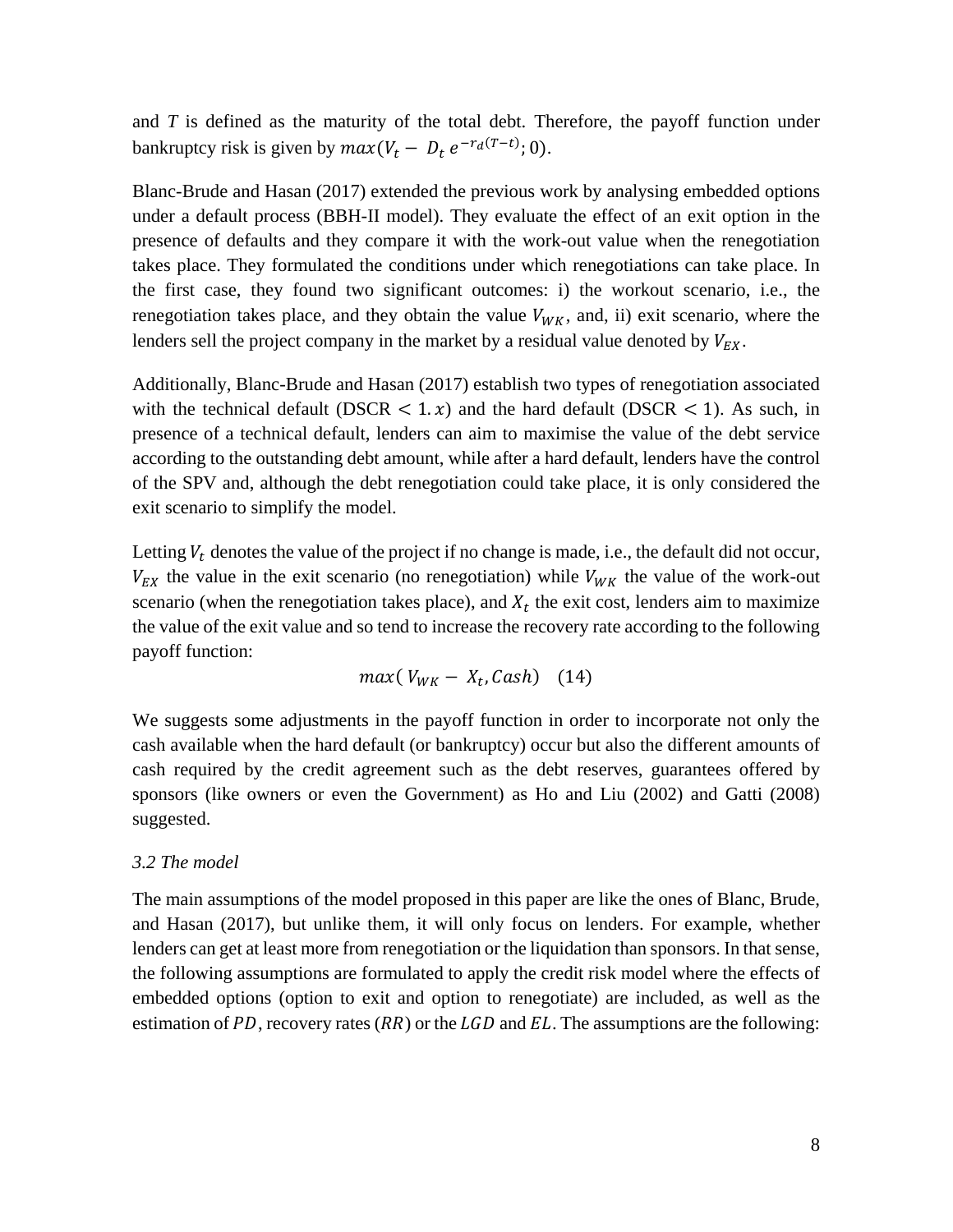- The debt agreement includes covenants that indicate the threshold (default point) below which lenders might take control of the SPV and therefore they might renegotiate the outstanding debt in order to maximize the expected recovery rate.
- (Technical or hard) default occurs when the cash flows become insufficient to repay the debt service in each time *t*. Hence, the debt agreement includes a standard clause on minimum DSCR  $(1.x)$  to represents the technical default or a minimum DSCR  $(1.0)$  in a hard default.
- Like Borgonovo and Gatti (2013) suggest, the joint consideration of the two defaults allows to:
	- i. Consider the technical default only until the renegotiation of the debt occurs.

ii. This renegotiation is always available until DSCR reaches the lower bound when the breach of covenants becomes hard, forcing the project into bankruptcy and lenders into the exit.

For simplicity, only the two scenarios of default are considered. Additionally, by considering that the cash flow available for debt service at time  $t$  ( $CFADS_t$ ) determines capacity of the debt, then the dynamic of  $DSCR_t$  shows whether default may occur or not along the life of the loan. Likewise, under the assumptions given above, the next scenarios are considerd which determine the total value of the debt for lenders  $(V^{Loan})$ , the value of the debt in the restructuring scenario and the value of the embedded options in the debt contract that aim to minimize the *LGD* and *EL* (or maximize the *RR*):

1. Default does not occur since the cash flows  $(CFADS_t)$  become enough to repay the debt service in each of the moments of time *t*. Hence, the debt service shows a total recovery of the debt by lenders, i.e., the recovery rate of the debt reached 100%, and therefore, the restructuring debt is not necessary. In that sense, the total value for lenders  $(V^{Loan})$  is given by the present value of debt service along the life of the loan:

$$
V^{Loan} = \sum_{t=k}^{T} e^{-rt} DS_t \quad (15)
$$

Where,  $r$  is the risk-free rate,  $k$  is the first year to repay the debt and  $T$  is the term to debt maturity.

2. Technical default occurs at time  $t_{td}$  and lenders and sponsors renegotiate the conditions of the debt agreement to reach the suitable credit conditions of the project. Here, lenders trigger their control rights upon the company project in to increase their expected recovery value (*ER*). However, the outstanding debt should be repaid over the subsequent periods. Following to Borgonovo and Gatti (2013), the *ER* is given by:

$$
ER = \sum_{t=k}^{t_d-1} e^{-rt} DS_t + \sum_{t=t_d}^{T^{RD}} e^{-rt} DS'_t \quad (16)
$$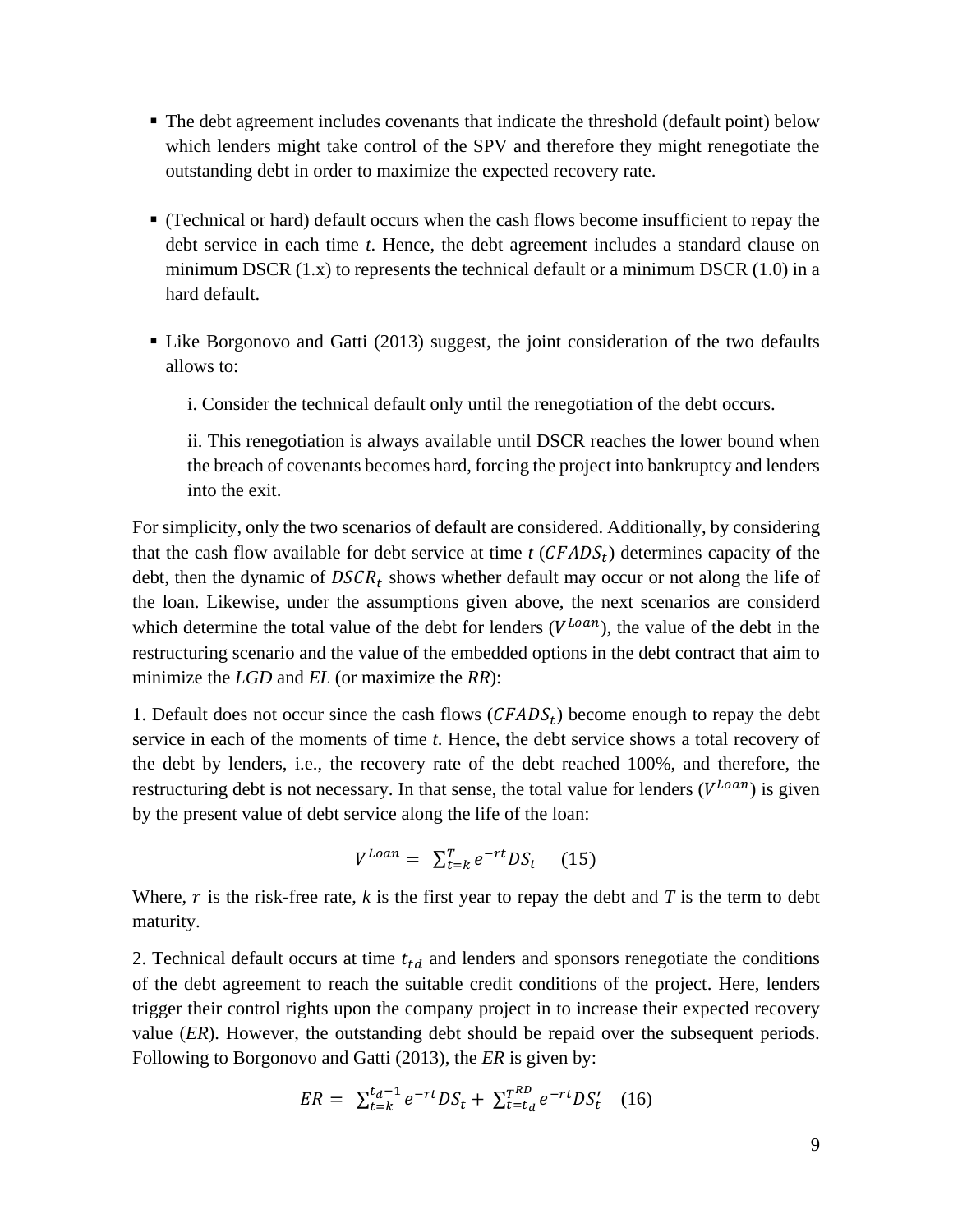Where,  $t_d$  is the period when the (technical) default occurs,  $DS'_t$  is the newly scheduled debt service repayment flow and  $T^{RD}$  is the new term to maturity of the loan. Here, we can associate the ER with the work out value ( $V_{WK}$ ) in the model developed by Blanc-Brude and Hasan (2017). Under the debt rescheduling, lenders may incur in restructuring costs  $(X)$  to have the debt rescheduled when the renegotiation takes place<sup>5</sup>. In that sense, the value of the option to renegotiate is obtained from the next payoff function<sup>6</sup>:

$$
V^{Loan} = max(V_{WK} - X; \check{V}) \quad (17)
$$

where, X denotes the present value of the restructuring costs  $(X)$  and  $\check{V}$  is the present value of the cash available for debt service whether lenders make no change to the debt agreement. The result of  $\check{V}$  represents the scenario when lenders do not do anything, i.e., they do not take control of the SPV.

3. Hard default occurs at time  $t_{hd}$ , and the option to exit is activated given the fact that the best for lenders is to exit of the SPV by a residual value. As a result, lenders take control over the cash flow in time  $t_{hd}$ .. Therefore, they decide not to negotiate the conditions of the debt agreement. As a result, the *ER* for lenders is given by:

$$
ER = \sum_{t=k}^{t_{hd}} e^{-rt}DS_t + e^{-rt}(Cash + CDR) \quad (18)
$$

where Cash denotes the cash available upon the SPV at time  $t_{hd}$  and CDR the present value of cash that the credit agreement requires such as debt reserves (DR) or even guarantees offered by the sponsors. Given these elements, the exit value  $(V_{EX})$  for lenders can be determined. However, unlike the original equation proposed by Blanc-Brude and Hasan (2017), this paper suggests some adjustments in the payoff function. Therefore, the  $V^{Loan}$  is given by:

$$
V^{Loan} = max(V_{EX}; \check{V}) \quad (19)
$$

The exit value  $V_{EX}$  is considered upon the (hard) default scenario when the renegotiation did not occur. Also, the exit cost is deemed to be equal to zero, like Blanc-Brude and Hasan (2017) suggested. In that sense, the effect of a (technical or hard) default is estimated upon the debt agreement from the lenders' point of view and their outcomes when they may decide to take control of the SPV throughout the embedded option like the option to exit or the option to renegotiate the credit agreement.

On the other hand, unlike the traditional structural credit risk model or even the BBH-I model, it is necessary to specify the detailed characteristics from the debt repayment when the SPV falls dawn into default. Therefore, the financial model requires a complete mapping for each

 $<sup>5</sup>$  For simplicity, we assume that renegotiation takes place at the same time when technical default occurs.</sup>

<sup>&</sup>lt;sup>6</sup> Although the proposed model is like the one of Blanc-Brude and Hasan (2017),  $V_{WK}$  incorporates the changes about the newly scheduled debt service repayment flow  $(DS_t')$  when the restructuring scenario takes place.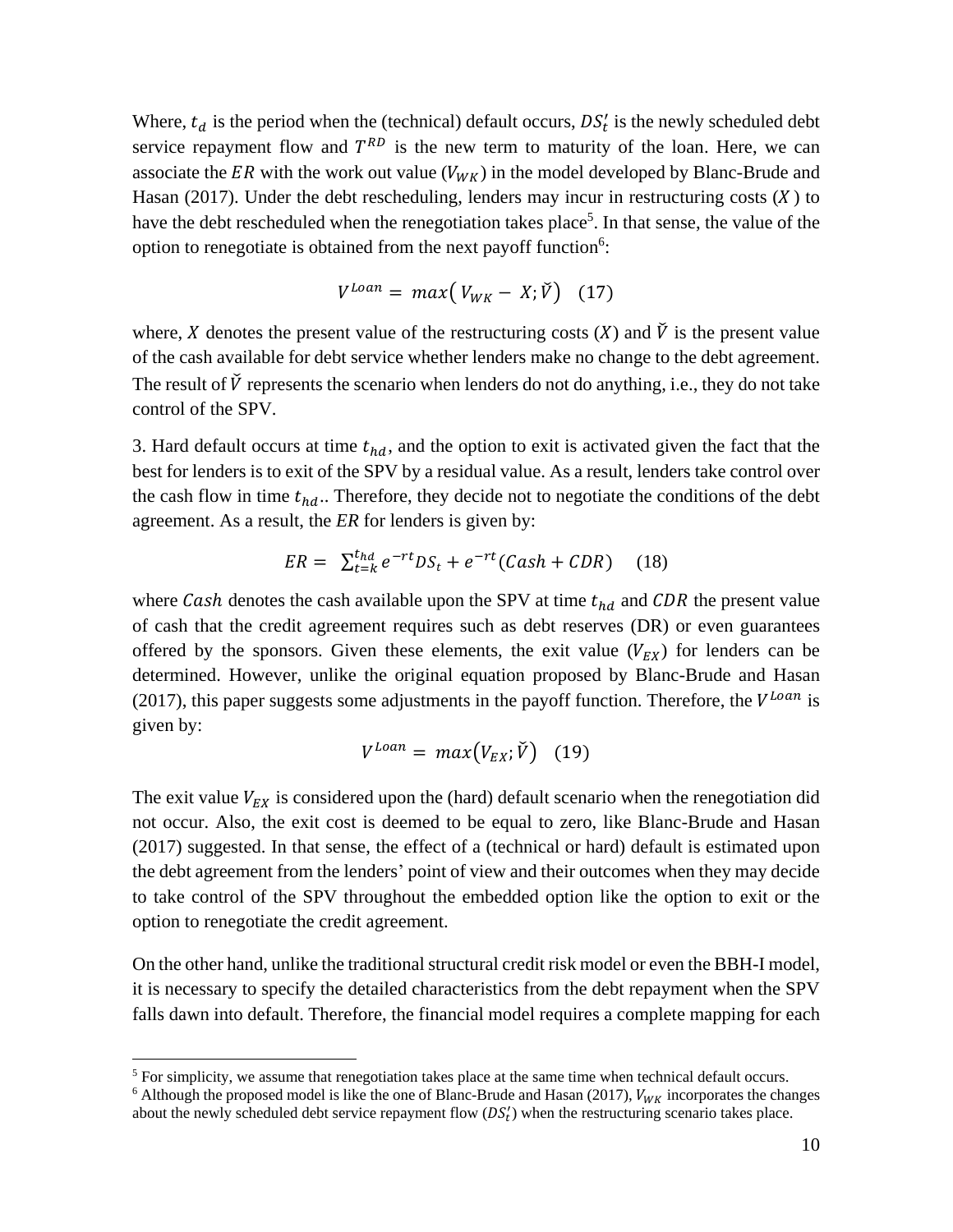possible scenario. That's why it is necessary to implement the following algorithm for performing the structural credit risk model (the BBH-I and BBH-II models) joint with a based-simulation model under the MCS technique:

- 1. Estimate the probabilities of default by applying the BBH-I model in the initial state of the SPV. To start, we assume that the SPV satisfies the payments for debt service on time.
- 2. Simulate all the possible paths of the DSCR by using the MCS technique and estimate the *PD* in each one. Finally, identify whether the (technical or hard) default occurs in each iteration.
- 3. If the technical default is identified at time  $t$   $(t_{td})$ , compute the outstanding debt and choose the new debt schedule that reaches the total debt recovery by lenders. In order to determine the optimal new debt scheduled, we applied an optimised-based method by using MCS where lenders maximize the recovery rate. Finally, estimate the total value for lenders.
- 4. If the hard default is identified at time  $t(t_{hd})$ , compute the exit value by lenders ( $V_{EX}$ ).
- 5. If no default is encountered, compute the value of lenders.
- 6. Compare the value of the embedded options and choose the best outcome for lenders.
- 7. Estimate the *PD*, *LGD* and *EAD* and *EL* in each one.
- 8. Repeated the process *n* times until the total sample defined in the MCS model is reached.

## **4. Application**

 $\overline{a}$ 

The extended model stated above is applied to the case of a hypothetical BOMT (build, operate, maintenance and transfer)<sup>7</sup> project which is detailed in table 1.

## *4.1 Main assumptions of the project and the free cash flow model*

The project involves a toll road concession with a length of 80 km in Colombia and requires two-year in the construction phase and eighteen-years in the operation and maintenance phase. At the end of the period, the infrastructure will be returned to the public authority without any payment. Additionally, the operational cash flows  $(CFADS)$  will determine the ability to pay the company's financial obligations as debt service (i.e., syndicated loan). The assumptions of the project are summarized in Table 1.

<sup>7</sup> The BOMT is one of the significant non-recourse project financing schemes in practice.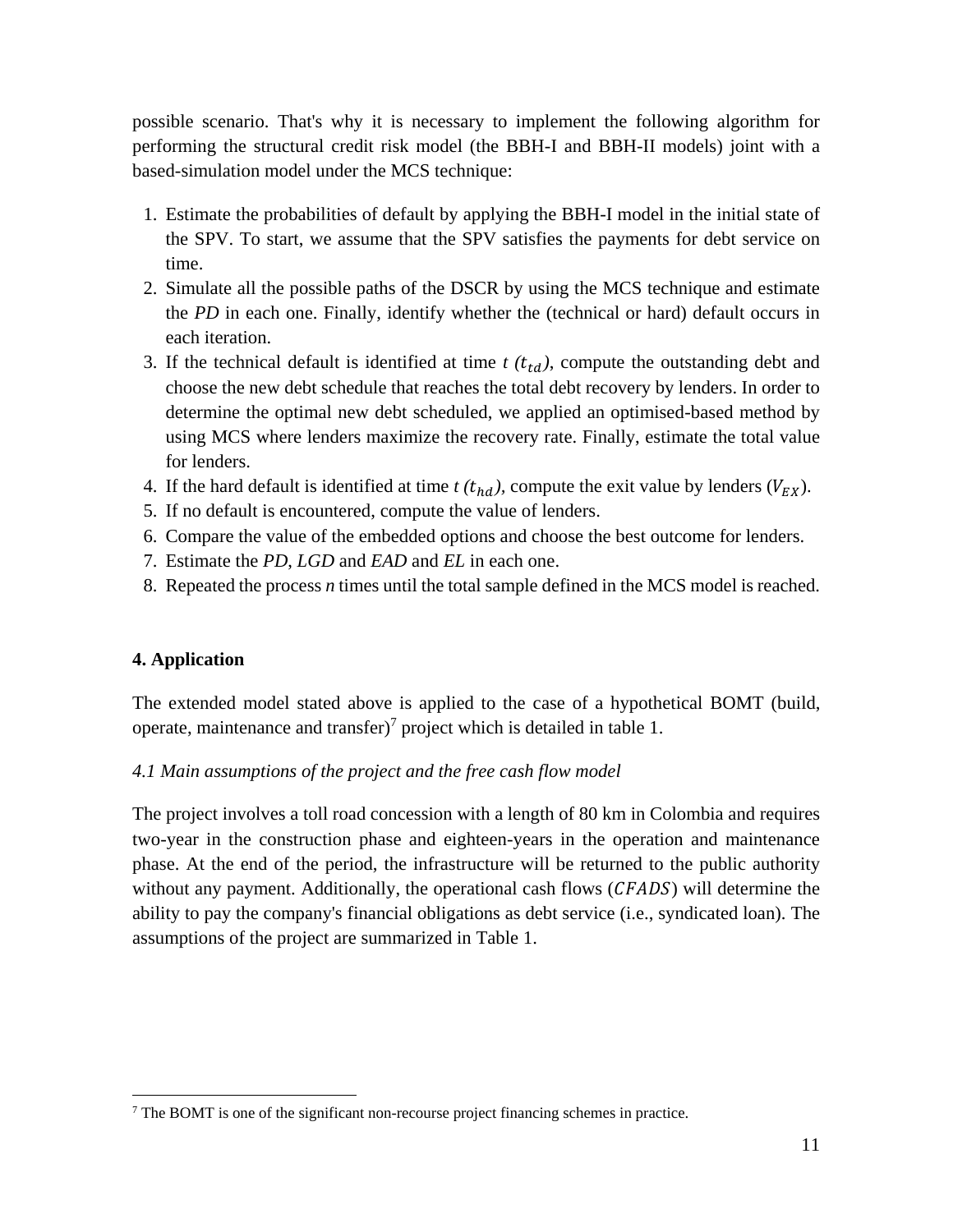| Project duration                                                                                                                                          | 20 years   |  |
|-----------------------------------------------------------------------------------------------------------------------------------------------------------|------------|--|
| Currency                                                                                                                                                  | $COP($ \$) |  |
| Annual inflation expected                                                                                                                                 | 4%         |  |
| $CAPEX$ (million) <sup>1</sup>                                                                                                                            | \$272.825  |  |
| $O&M$ costs (million)                                                                                                                                     | \$4.400    |  |
| Administration fee                                                                                                                                        | 10%        |  |
| Average toll rate                                                                                                                                         | \$17.691   |  |
| Average annual daily traffic (AADT)                                                                                                                       | 4.080      |  |
| Annual traffic growth rate                                                                                                                                | 6%         |  |
| Tax rate                                                                                                                                                  | 34%        |  |
| Equity                                                                                                                                                    | 60%        |  |
| <b>MARR</b>                                                                                                                                               | 12%        |  |
| Debt <sup>ii</sup>                                                                                                                                        | 40%        |  |
| Interest rate                                                                                                                                             | 9%         |  |
| Loan term duration                                                                                                                                        | 12 years   |  |
| i. Total investment represents the resources needed by the<br>infrastructure project and includes pre-operational costs, designs, and<br>financial costs. |            |  |
| ii. We assume that the debt repayment scheme is fixed (an annuity), so                                                                                    |            |  |

**Table 1 –** Main assumptions of the project

Likewise, it is assumed that the default scenario occurs if the  $DSCR$  falls below 1.2 in technical default or falls below 1.0 in hard default. Additionally, if technical default occurs equity dividends are locked up until the restructuring process allow it to exit the default state.

that  $DS_{t-1} = DS_t$ .

| Year           | <b>CFADS</b> | Debt service | <b>DSCR</b> |
|----------------|--------------|--------------|-------------|
| 1              | \$40,362     | \$27,502     | 1.47        |
| $\overline{2}$ | \$44,226     | \$27,502     | 1.61        |
| 3              | \$48,501     | \$27,502     | 1.76        |
| 4              | \$53,230     | \$27,502     | 1.94        |
| 5              | \$58,460     | \$27,502     | 2.13        |
| 6              | \$64,244     | \$27,502     | 2.34        |
| 7              | \$70,638     | \$27,502     | 2.57        |
| 8              | \$77,706     | \$27,502     | 2.83        |
| 9              | \$85,518     | \$27,502     | 3.11        |
| 10             | \$94,150     | \$27,502     | 3.42        |
| 11             | \$103,688    | \$27,502     | 3.77        |
| 12             | \$114,225    | \$27,502     | 4.15        |

**Table 2 -** Financial model outcomes and cover ratios

Based on these assumptions, initially the cash flows model is built, and by using a riskadjusted discount rate ( $WACC = 8,4\%$ ), the DCF analysis provides a NPV of \$203.266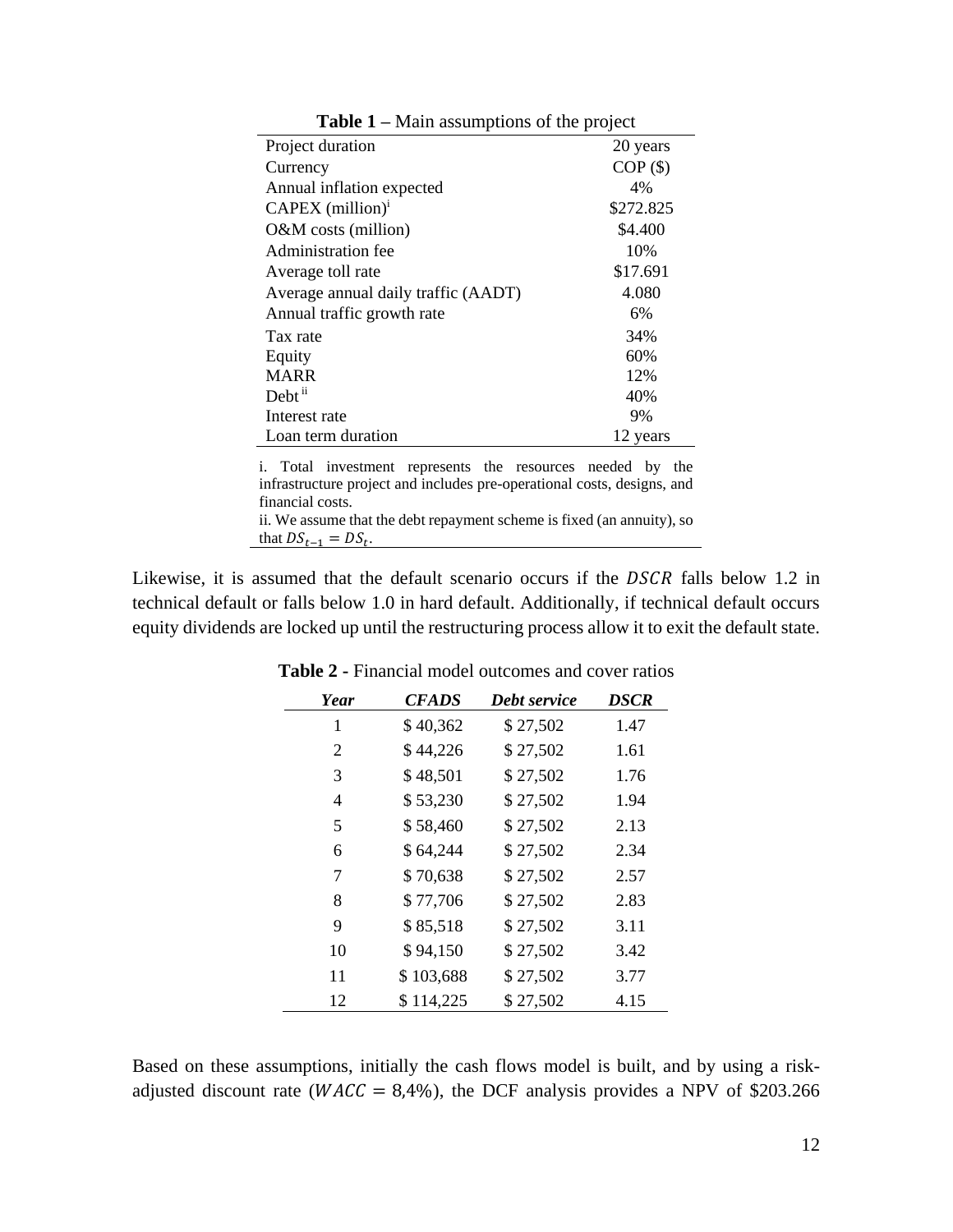million and an internal rate of return (IRR) of 13,5%. Similarly, the project shows an appropriate capacity to pay the debt service to reach a minimum DSCR of 1.47 and an average of 2.32. Table 2 summarizes the main results of the project's financial model and cover ratios.

#### *4.2 Risk profile: default of probability of the project*

According to the equation (12), the probability of default (*PD*) for each time *t* is estimated. The first step is the estimation of the volatility; however, this estimation may represent a big concern not only in the infrastructure projects as indicated by Gatti et al. (2007) but also in the Real Options approach. In that sense, the approach proposed by Brandão, Dyer, and Hahn (2012) was applied. For that, the historical series of traffic volume were analysed and by applying the Monte Carlo simulation technique upon the logarithmic return of the project value:  $k = ln \left( \widehat{V}_1 \right)$  $\mathcal{O}(v_0)$ <sup>8</sup>. Thus, the volatility defined as the standard deviation of the returns of the present value of the *CFADS* ( $\sigma_{CFADS}$ ) was estimated: 16%<sup>9</sup>. Furthermore, given that  $DS_{t-1} = DS_t$ , we assume that the volatility of the *CFADS* ( $\sigma_{CFADS}$ ) is the same that the volatility of the *DSCR* ( $\sigma_{DSCR}$ ) following to Blanc-Brude and Hasan (2017), i.e.  $\sigma_{DSCR}$  could represent the volatility of the project of the first year<sup>10</sup>.

Once the estimation of the volatility has been done, the Sharpe ratio  $\lambda$  should be calculated by using a risk-free rate of 4.5%. So,  $\lambda$  is 0.1250. The next step is the estimation of the *DD* and the *PD* by using equations (10) and (12), respectively. Likewise, the *DD* was define as (technical or hard) default ( $DSCR_t < 1.x$ ). Figure 2 shows the results.

In the first year, the project reaches the lowest *DSCR* of the loan life (1.47) therefore, the probability of default is the highest. However, as time goes on the capacity to pay the debt service improves, i.e., the relationship between *CFADS* and *DS* rise up for each year (*t*) and the probability falls. Furthermore, the *PD* falls down rapidly because of the increasing trend exhibit by the dynamic of the DSCR along the life of the loan. Therefore, the *PD* is close to zero in the later periods. Additionally, the differences presented by the default point (hard: 1.0 and technical: 1.2) determines different levels of *PD*, with a significant difference (almost 12%) in year 1 of the debt service. This difference decreases as the time goes on. These outcomes can also be analysed from the *DD* perspective, *DD* close to zero reflect a higher probability of default. Similarly, the cumulative distribution function of the default (c) shows these notable differences.

<sup>8</sup> See Brandão, Dyer, and Hahn (2012) for more details.

<sup>&</sup>lt;sup>9</sup> By using Oracle Crystal Ball, the result was obtained after 100.000 iterations. The details of the estimation are omitted for simplicity.

<sup>&</sup>lt;sup>10</sup> Since it is assumed that the project value follows a GBM, the volatility is constant over the project life.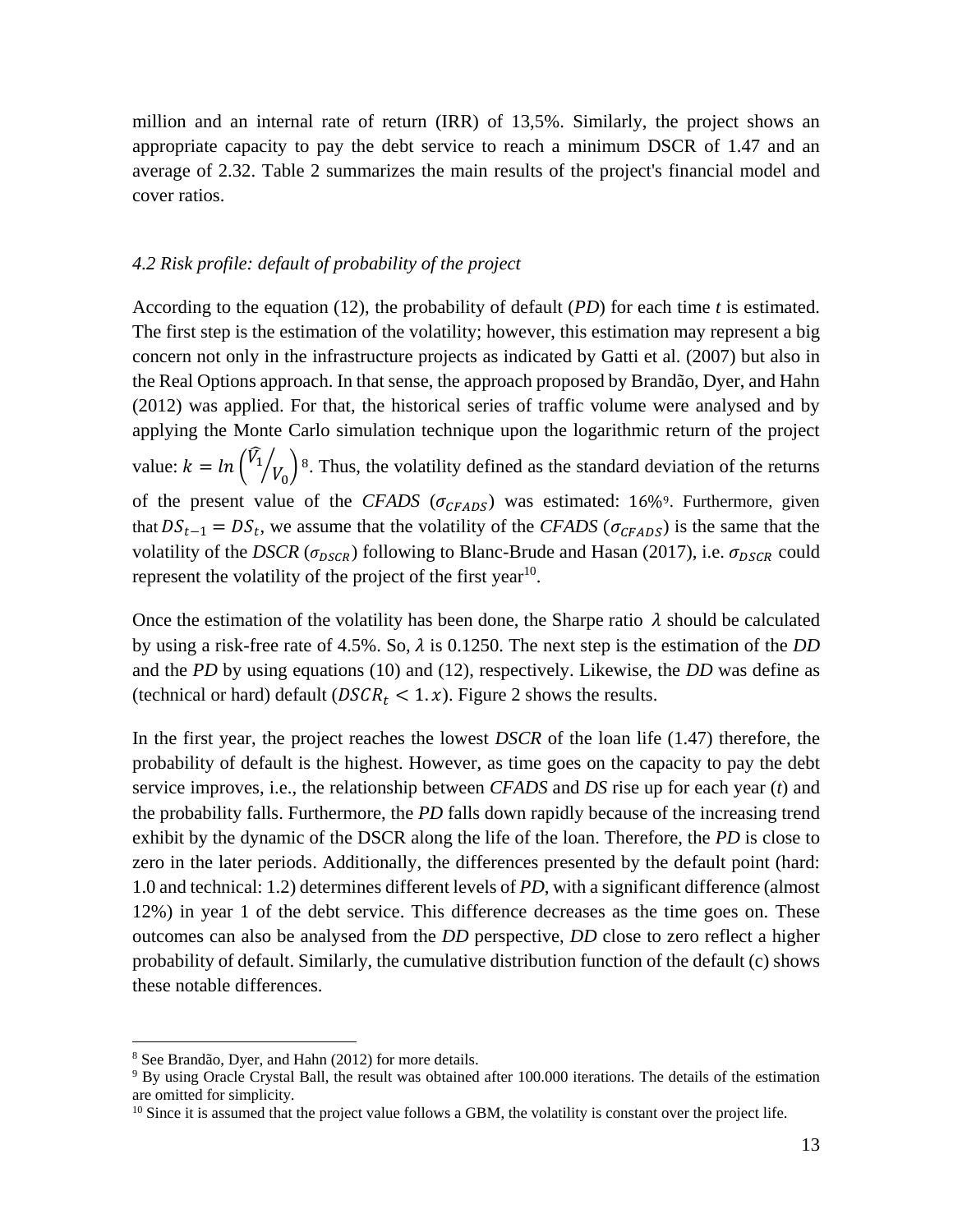

**Figure 2-** Distance to default (a), probability of default (b), and cumulative probability of default (c)

Similarly, the estimate of *EL* takes the same dynamic throughout the loan life, given its relationship with the *PD*. The *PD* close to zero indicates that *EL* falls considerably. In other words, without considering the *LGD* and the *EAD*, the asymptotic fall of the *PD* is directly reflected in the *EL*. However, this analysis is incomplete, given that the *LGD*, although is related to probability, also have its own dynamic that must be incorporated. Like Gatti et al. (2007) suggest, it is necessary to estimate the *LGD* or, equivalently, the recovery rate (*RR*). The *RR* clearly depends on the value of the project in the event of default, which could be represented by the present value of the future cash flows. Given these conditions, it is possible to extend the BBH (I and II) models to include this joint effect on the estimation of the *EL*.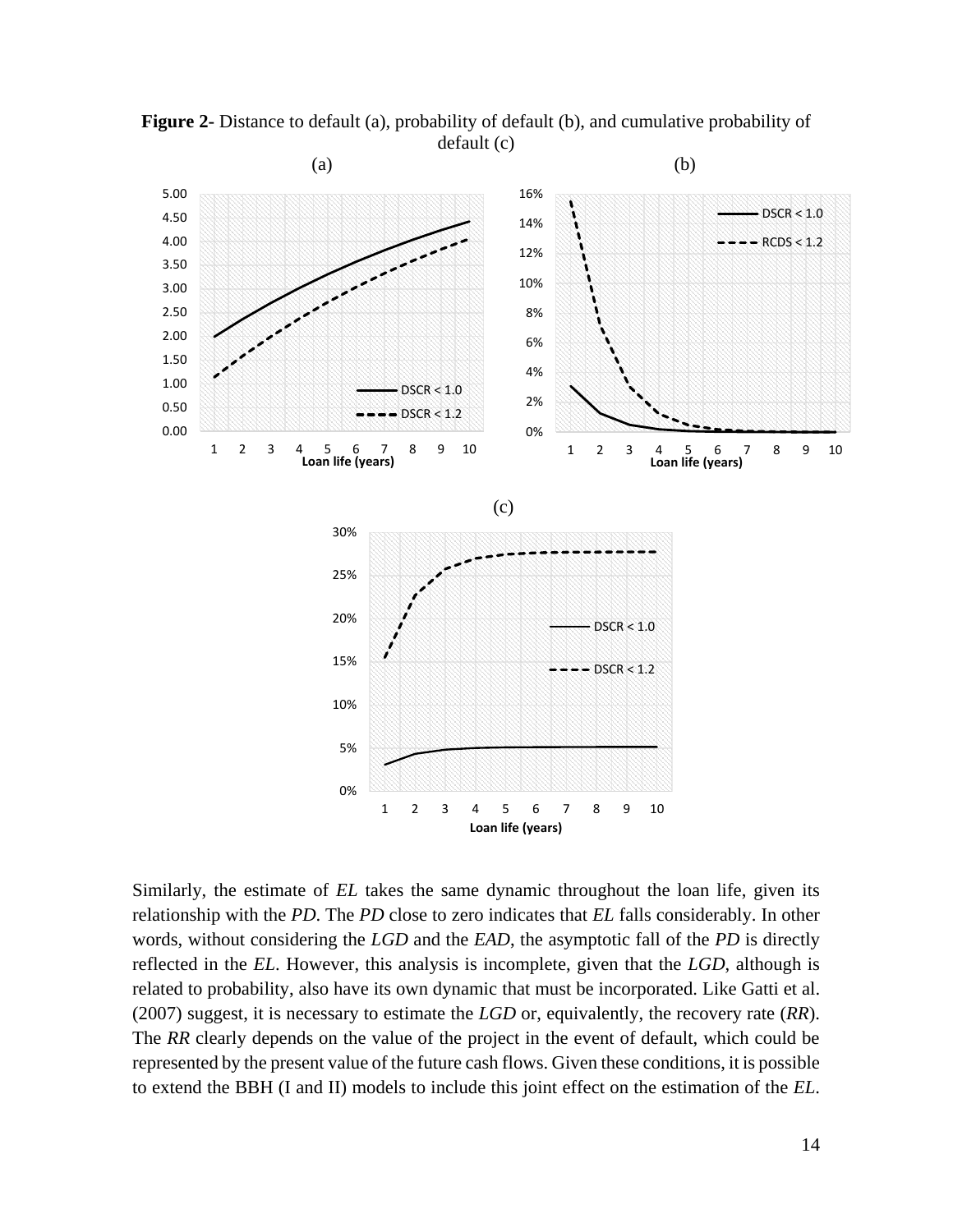Nevertheless, this analysis should be developed under the framework of the Real Options theory. Specifically, the analysis should focus on the effect of the embedded options in the debt agreement like the option to exit and the option to renegotiate the debt conditions under the presence of default scenarios.

## *4.3 Real Options in practice: option to renegotiate and option to exit*

The credit risk analysis has been carried out in a framework where the *PD* is determined based on the payment debt capacity of the project. However, the previous analysis should be extended to incorporate the effect of the newly debt schedule into a default scenario.

By assuming control rights into the debt agreement and following Gatti (2008) and the BBH-II model, it is important to indicate that lenders seeks to increase the *RR* or minimize the *LGD* and *EL*. Therefore, in a (technical) default scenario, lenders will take control of the project, which will allow them to restructure the original debt agreement to extend the term of the debt, if they looking at to continue of the project, or just, they exit the agreement by taking control of the available cash. Here, they can recover not only the cash but also the reserve accounts available along the life of the loan. Additionally, in order to determine the optimal period to extend the scheduled debt, we applied an optimised-based method by using MCS technique where the recovery rate is maximised for lenders. For this easy application, we obtained an extension of 3 years (average) on the original debt schedule as the optimal period where lenders recover all of the debt.

To analyse these related effects the model proposed in section 3.2 was applied<sup>11</sup> complemented with the MCS technique. Figure 3 shows the estimation of *RR* and *EL* in the three scenarios proposed when the default occurs.

## **Figure 3-** Credit risk model: estimation of *RR* and *EL*



## (a) Option to Renegotiate

<sup>&</sup>lt;sup>11</sup> Unlike the BBH-I model we do not implemented the Black and Cox (1976) model.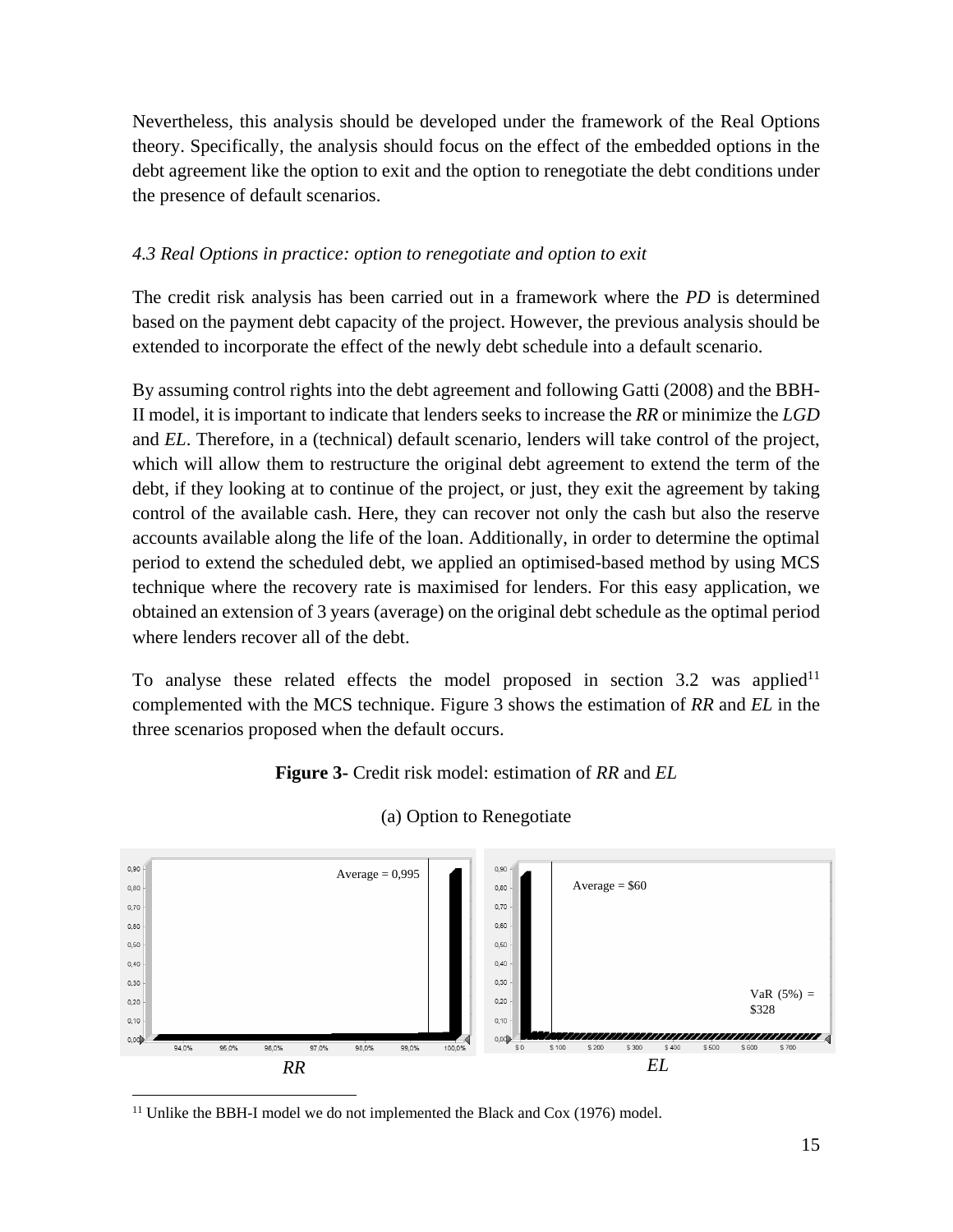#### (b) Option to exit



Figure 3 shows some interesting results that even through are in line with the analysis of corporate debt<sup>12</sup>, it allow to validate previous works about credit risk in debt financing for infrastructure projects. First of all, the value for lenders in presence of both the option to exit and the option to renegotiate the debt agreement are greater than where these two options are not triggered. Hence, the *EL* for lenders is the highest (\$1.920). In contrast, both options create value for lenders and also reduce the *EL* for them. In the case of the option to renegotiate, the value of the *EL* is the lowest (\$60) since the dynamics of the *RR* or the *LGD*=(*1-RR*) allows them to maximize the debt value in almost all of the iterations (almost 100%) in the MCS model when lenders trigger their control rights. Thus, the control rights may represent an important mechanism to face covenant breaches in financing infrastructure projects given the high amounts of resources committed in them.

The MCS model allows the incorporation of the *LGD* or *RR* in a very simple way and its assessment in the all possible scenarios. Besides, another risk analysis can be introduced to

 $12$  The results are in line with Pawlina (2010) who argues that the option to renegotiate debt generally has a higher value than an analogous option to go bankrupt, which is in our case represent the option to exit.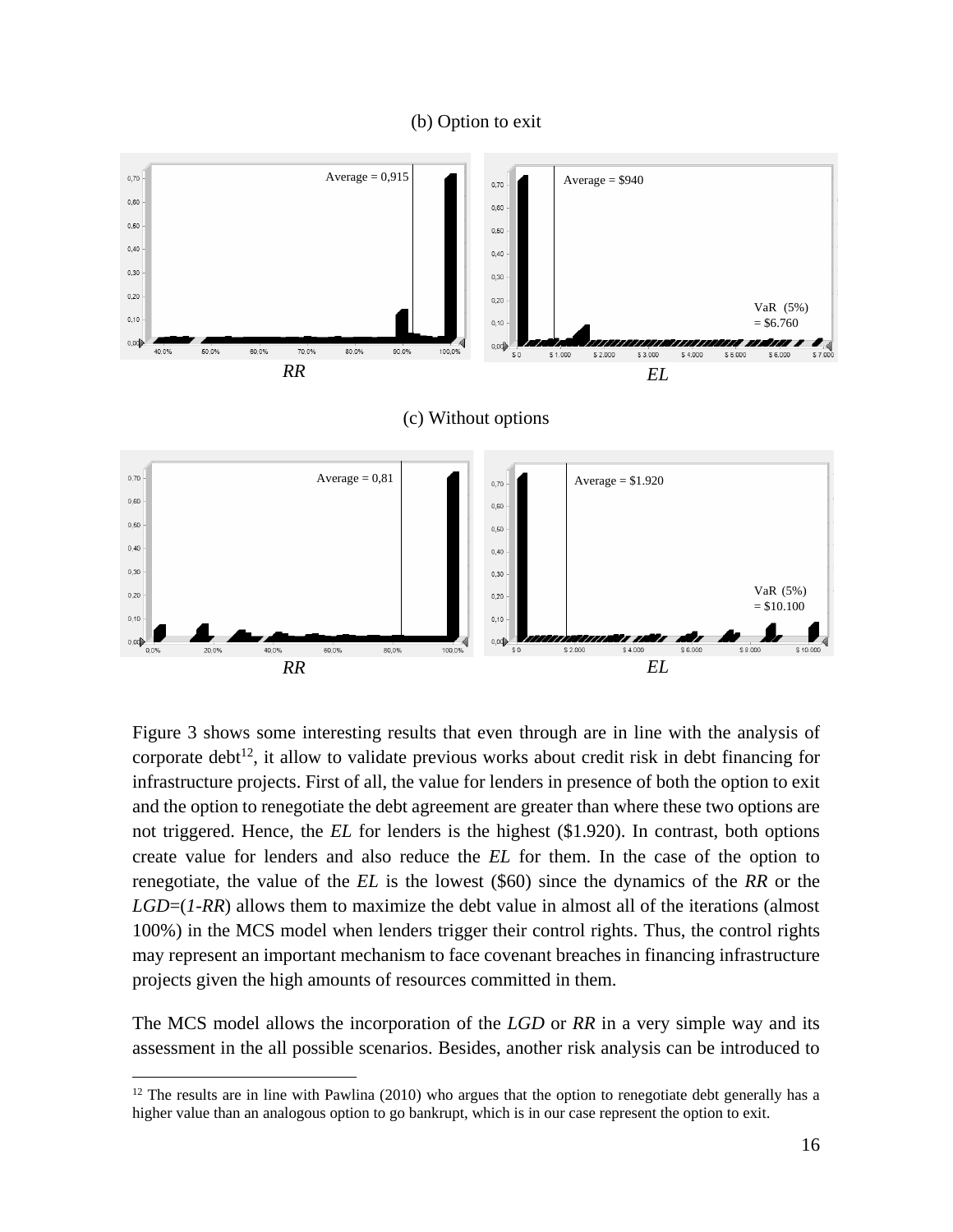incorporate de Value-at-Risk  $(VaR)^{13}$  measure like Gatti (2008) suggested. In presence of the options, for instance, the option to renegotiate, the VaR (5% of probability) for lenders reach only \$60 while the option to exit \$940. However, without options, the VaR can reach \$1.920, thus representing a significant expected loss, compared with the previous scenarios.

## **5. Conclusions**

This paper attempts to present a method where the credit risk is modelled in an integrated approach by combined the dynamics of debt capacity following the models proposed by Blanc-Brude and Hasan (2016) and Blanc-Brude and Hasan (2017) where the probability of default is estimated, with the Monte Carlo simulation and the Real Options approach. In fact, the proposed model not only aim to estimate the probability of default but also the estimation of the recovery rate (or the loss given the default), and the expected loss.

In that sense, the option to exit and the option to renegotiate were estimated on the presence of covenants (debt restructuring clauses). Under the integrated approach, we show how the embedded options are affected for debt clauses and aim to maximize the recovery rate whereas minimizing the *EL* for lenders. In fact, by comparing the three scenarios analysed we found that both the option to exit and the option to renegotiate effectively increase the value for lenders.

Finally, a simulation approach may also be used to evaluate the credit risk as a complement of the structural models like the corporate model (Merton model or KMV model) or even its adaptation to analyse the features of infrastructure projects like the BBH model. Of course, although the model adaption is more complex, it is possible to incorporate the Real Options theory to overcome some limitations as the volatility estimation and the valuation in a riskneutral work. Likewise, by modelling the uncertainties through the stochastics processes the MCS model could be easily implemented.

## **References**

 $\overline{a}$ 

Arora, N., Bohn, J., and Zhu, F. (2005). Reduced form vs. structural models of credit risk: A case study of three models. Journal of Investment Management, 3(4), 43.

Ashuri, B., Kashani, H., Molenaar, K., Lee, S. and Lu, J. (2012). Risk-neutral pricing approach for evaluating BOT projects with government minimum revenue guarantee options*. Journal of Construction Engineering and Management*, 138(4), 545-557.

<sup>&</sup>lt;sup>13</sup> According to Gatti (2008), Value at risk (VaR) is a measure of the risk of loss and it can be defined as the maximum possible loss during the time given normal market conditions.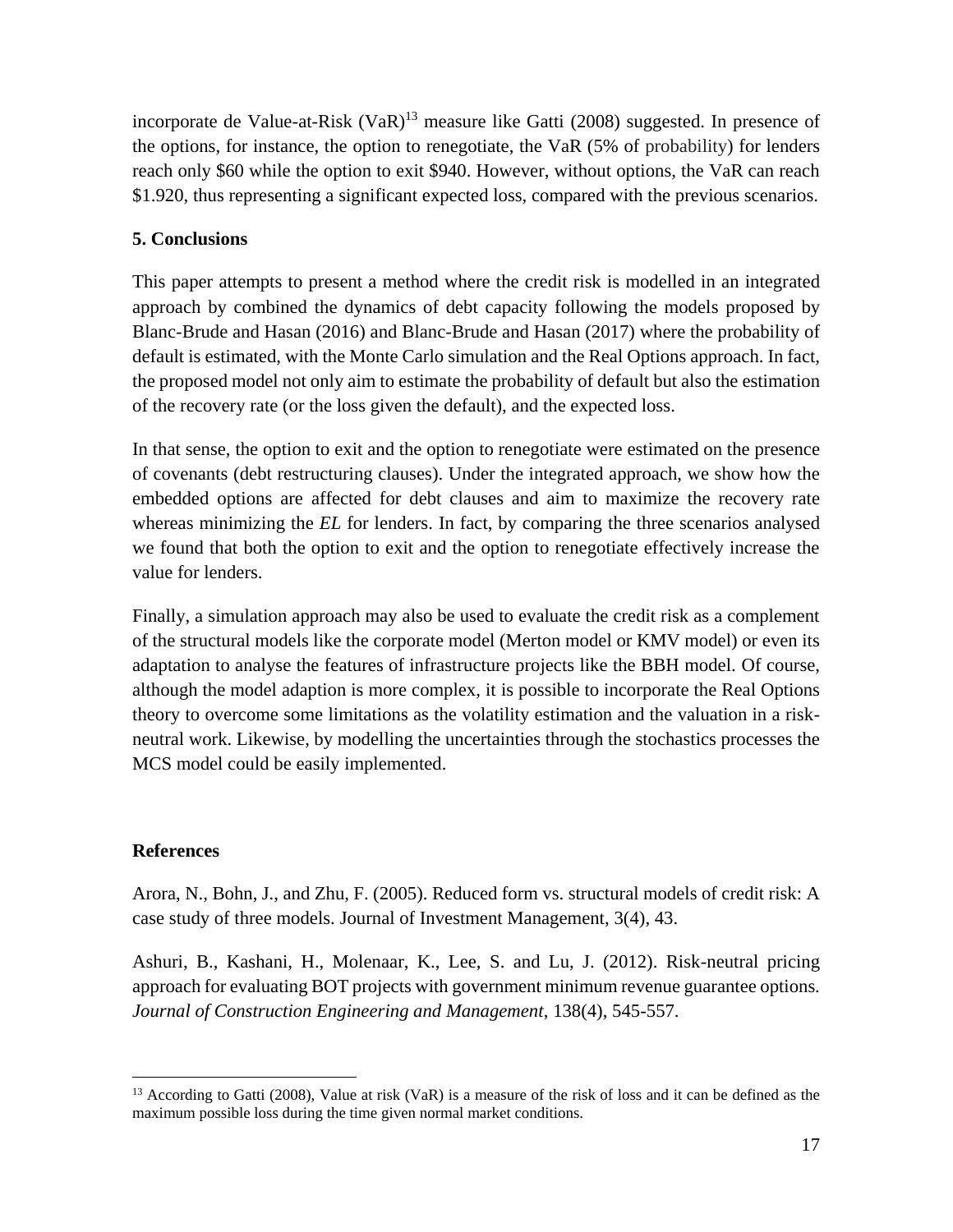Amram, M. and Kulatilaka, N. (1999). *Real options: Managing strategic investment in an uncertain world.* Boston: Harvard Business School Press.

Aragones, J., Blanco, C., and Iniesta, F. (2009). Modelizacion del riesgo de credito en proyectos de infraestructuras. *Innovar*, *19*(35), 65–80.

Basel Committee on Banking Supervision (2004). *Basel II: International Convergence of Capital Measurement and Capital Standards: a Revised Framework*. Bank for International Settlements, Basel.

Black, F. and Cox, J. (1976). Valuing corporate securities: Some effects of bond indenture provisions. *The Journal of Finance*, 31(2), 351–367.

Black, F. and Scholes, M. (1973). The Pricing of Options and Corporate Liabilities. *The Journal of Political Economy*, 81(3), 637-654.

Blanc-Brude, F., Hasan, M., and Ismail, R (2014). Unlisted Infrastructure Debt Valuation & Performance Measurement. *EDHEC-Risk Institute Publications.*

Blanc-Brude, F., and Hasan, M. (2016). A Structural Model of Credit Risk for Illiquid Debt. *The Journal of Fixed Income*, *26*(1), 6–19.

Blanc-Brude, F., and Hasan, M. (2017). You can work it out! Valuation and recovery of private debt with renegotiable default threshold. *The Journal of Fixed Income*, 26(4), 113- 127.

Blanc-Brude, F., Hasan, M., and Whittaker, T. (2016). *Cash Flow Dynamics of Private Infrastructure Project Debt: Empirical evidence and dynamic modelling*. EDHEC-Risk Institute Publications.

Borgonovo, E., and Gatti, S. (2013). Risk analysis with contractual default. Does covenant breach matter? *European Journal of Operational Research*, 230(2), 431–443.

Bowe, M., and Lee, D. (2004). Project evaluation in the presence of multiple embedded Real Options: evidence from the Taiwan High-Speed Rail Project. *Journal of Asian Economics*, 15(1), 71-98.

Brandão, L., Dyer, J., and Hahn, W. (2012). Volatility estimation for stochastic project value models. Eur. J. Oper. Res. 220 (3), 642–648.

Brandão, L., and Saraiva, E. (2008). The option value of government guarantees in infrastructure projects. *Construction Management and Economics*, 26(11), 1171–1180.

Brennan, M. and Schwartz, E. (1985). Evaluating Natural Resource Investments. *The Journal*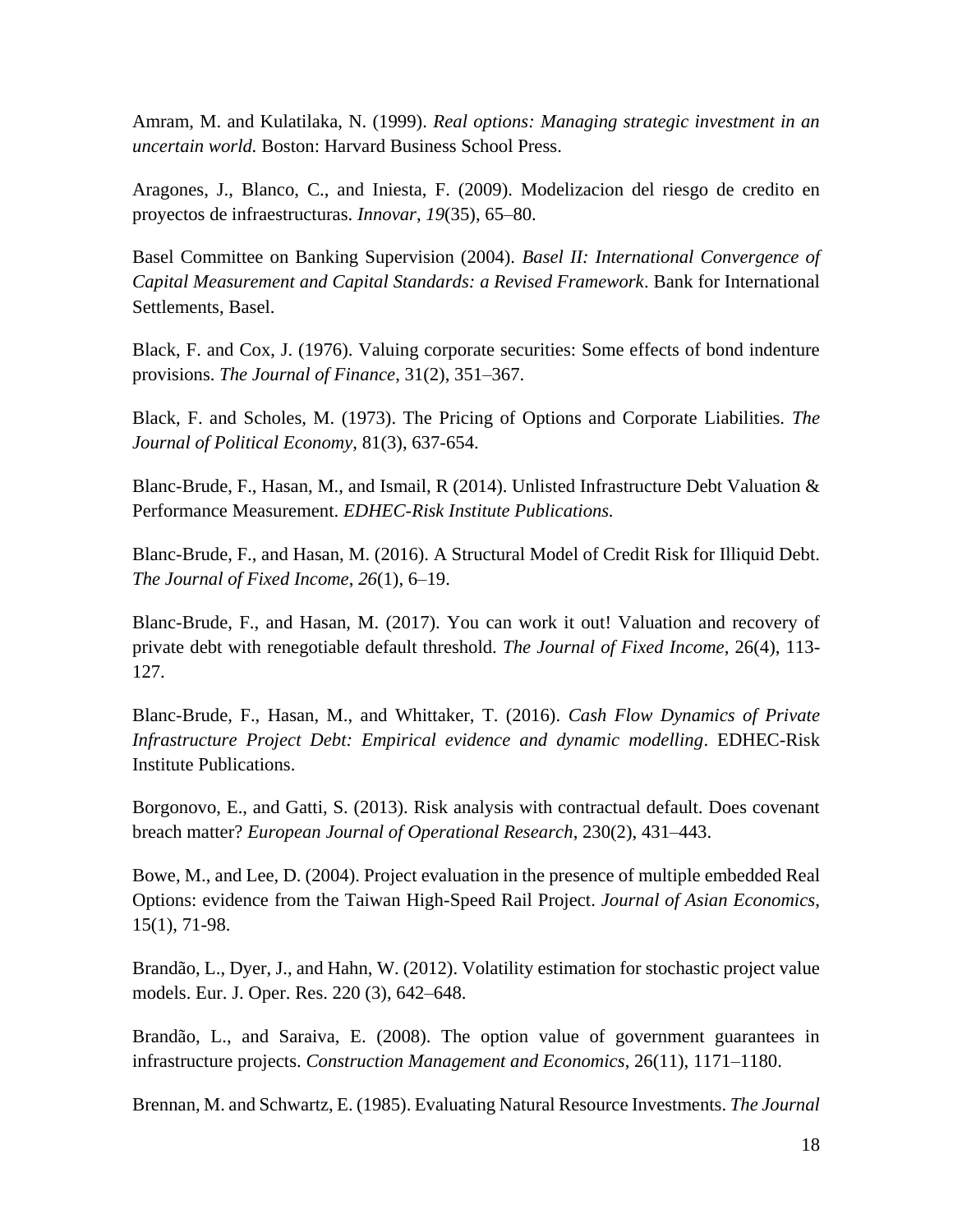*of Business*, 58(2), 135-157.

Copeland, T. and Antikarov, V. (2001). *Real Options: A practitioner´s guide*. New York: Texere Publishing Limited.

Davison, A., Keisman, D., and Kelhofer, K. (2010). *Default and Recovery Rates for Project Finance Bank Loans*, 1983–2008, Moody's Special Comment, Report no. 123903.

Dixit, A. and Pindyck, R. (1994). *Investment under uncertainty*. New Jersey: Princeton University Press.

Freydefont, M. (2001). An Approach to Credit Risk Valuation for Structured and Project Finance Transactions. *Journal of Project Finance*, 6(4), 53.

Gatti, S. (2008). *Project Finance in theory and practice: designing, structuring, and financing private and public projects*. Oxford: Academic Press.

Ingersoll J. (1977). A contingent-claims valuation of convertible securities. *Journal of Financial Economics*, 4(3), 289–321.

Ho, P. and Liu, L. (2002). An option pricing-based model for evaluating the financial viability of privatized infrastructure projects. *Construction Management and Economics*, 20(2), 143-156.

Iyer, K., and Sagheer, M. (2011). A real options based traffic risk mitigation model for buildoperate-transfer highway projects in India. *Construction Management and Economics*, 29(8), 771-9.

Ingersoll J. (1977). A contingent-claims valuation of convertible securities. *Journal of Financial Economics*, 4(3), 289–321.

Kealhofer, S. (2003). Quantifying credit risk I: default prediction. *Financial Analysts Journal*, 59(1), 30-44.

Liu, J., Yu, X. and Cheah, C. Y. J. (2014). Evaluation of restrictive competition in PPP projects using real option approach. International Journal of Project Management, 32(3), 473- 481.

McDonald, R. and Siegel, D. (1986). The value of waiting to invest. *Quarterly Journal Economics*, 101(4), 707-727.

Merton, R. (1973). Theory of rational option pricing. *Bell Journal of Economics and Management Science*, 4(1), 141-183.